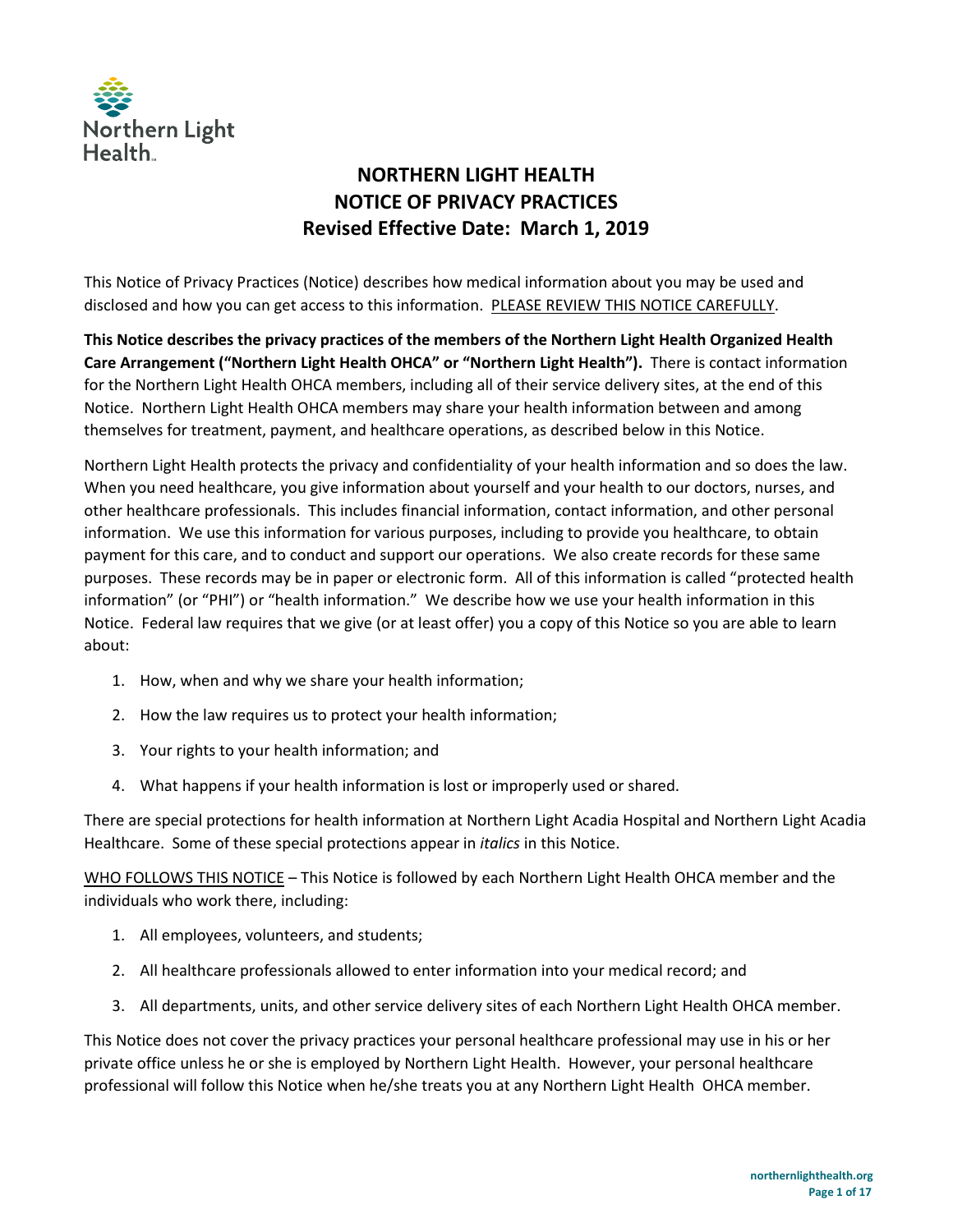ACKNOWLEDGEMENT OF RECEIPT OF THIS NOTICE – Except in emergencies, we may ask you to sign a statement affirming that you were offered a copy of this Notice. The statement does not mean you agree with our Notice, only that we offered you a copy of it. We will treat you even if you do not sign the statement.

OUR DUTIES REGARDING YOUR HEALTH INFORMATION – The law requires that we:

- 1. Keep your health information private and secure;
- 2. Let you know promptly if a breach occurs that compromises the privacy or security of your health information;
- 3. Follow the practices described in this Notice and give (or offer) you a copy of this Notice; and
- 4. Not use or share your health information other than as described in this Notice unless you tell us we can in writing. If you tell us we can, you may change your mind at any time. We need you to let us know in writing if you change your mind.

We may change our privacy practices and this Notice at any time. If we change this Notice, the revised Notice will cover all of your health information that we have. We will provide the revised Notice to you upon request and post it in our service delivery sites and on our website.

#### **A. HOW WE MAY USE OR DISCLOSE (SHARE) YOUR HEALTH INFORMATION WITHOUT YOUR PERMISSION**

Here are some of the ways that we may share your health information. We do not need to ask you for permission to do the things listed in this section.

FOR YOUR TREATMENT – We will share your health information to provide you with healthcare services. This means we can talk with other healthcare organizations and professionals ("healthcare providers") about your healthcare. We can also send your health information to another healthcare provider for treatment. For example, we will share your health information with a specialist when seeking their advice on how to treat you.

The Northern Light Health OHCA members are some of the many healthcare providers in the state of Maine that participate in a health information exchange called HealthInfoNet. We share your health information with HealthInfoNet so that it is available to other healthcare providers that are not members of Northern Light Health. For example, if you receive healthcare at a non-Northern Light Health OHCA member, those who treat you may be able to see your health information that we have shared with HealthInfoNet. This sharing of your health information is intended to help improve your care. You can decide not to share your health information with HealthInfoNet by completing an "opt-out" form at any Northern Light Health location and sending it to HealthInfoNet or asking us to send it to HealthInfoNet for you.

*Northern Light Acadia Hospital and Northern Light Acadia Healthcare share your health information with each other to treat you. Any information from a federally assisted alcohol and drug abuse treatment program will not be shared with other healthcare providers without your permission, except in an emergency or pursuant to a court order.* 

In addition, to the extent permitted by law, your health information (including your behavioral health information) will be shared with other healthcare providers and with payers or persons engaged in the payment for healthcare, for the purposes of managing or coordinating your care. *Northern Light Acadia Hospital shares your behavioral health information in this way.* 

FOR THE TREATMENT OF OTHERS – We may use or share your health information to treat other patients.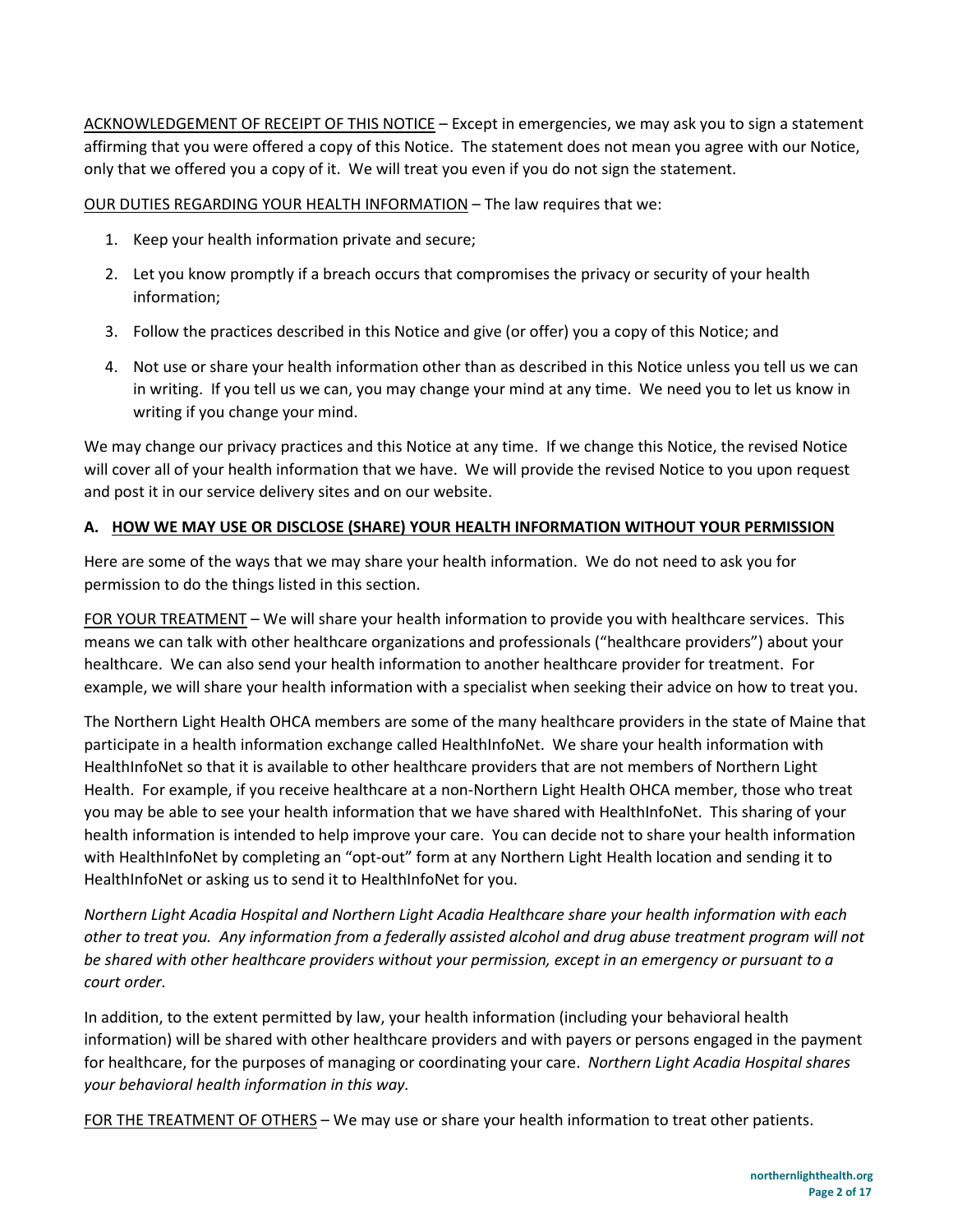FOR APPOINTMENT REMINDERS – We may use or share your health information to remind you of an appointment.

TREATMENT ALTERNATIVES – We may use or share your health information to tell you about different healthcare treatments.

HEALTH BENEFITS AND SERVICES – We may use or share your health information to tell you about health benefits and services.

NORTHERN LIGHT HEALTH-RELATED FUNDRAISING ACTIVITIES – We may use or share your health information to tell you about our fundraising efforts. You can ask us not to send you fundraising information. Any fundraising request you receive will tell you how you can ask not to receive these requests. We will not send you fundraising requests if you decide you do not want to receive them. If you change your mind, we will tell you how you can begin receiving fundraising information again.

PAYMENT FOR SERVICES YOU RECEIVE – We may use or share your health information to get payment for the healthcare services and products we provide to you. For example, we may contact your insurance company to find out if it will pay for your treatment. If you make full and timely payment for your care out of your own pocket, you may ask that we not share health information about that care with your insurance. We must honor this request.

FOR OUR HEALTHCARE OPERATIONS – We may use or share your health information to run our facilities, including to improve your care and manage your treatment and services. We sometimes share your health information with other parties who need this information to do work for us. These other parties are called our "business associates," and they must protect your health information the same way we do.

## **B. OTHER USES AND DISCLOSURES**

WHEN REQUIRED BY LAW – We may share your health information if a law or regulation requires us to do so.

FOR PUBLIC HEALTH ACTIVITIES – We may share your health information with a public health agency or with law enforcement when required by law. For example, we may share your health information to:

- 1. Prevent a threat to the health or safety of any person;
- 2. Report births and deaths;
- 3. Tell a person who may have been exposed to a communicable disease or who could get or spread a disease or condition;
- 4. Report bad reactions to medications or medical products; and
- 5. Tell the appropriate government agency if we believe a patient has been the victim of abuse, neglect, or domestic violence.

TO THE FOOD AND DRUG ADMINISTRATION – We may share your health information with the Food and Drug Administration ("FDA"). This agency tracks the quality, safety and effectiveness of certain products that may be used in your care.

FOR HEALTH OVERSIGHT ACTIVITIES – We may share your health information with Federal or state government agencies. The government may need your health information for audits, investigations, or inspections. The government also uses this information to review how Medicare and MaineCare are working, and to make sure we follow the law.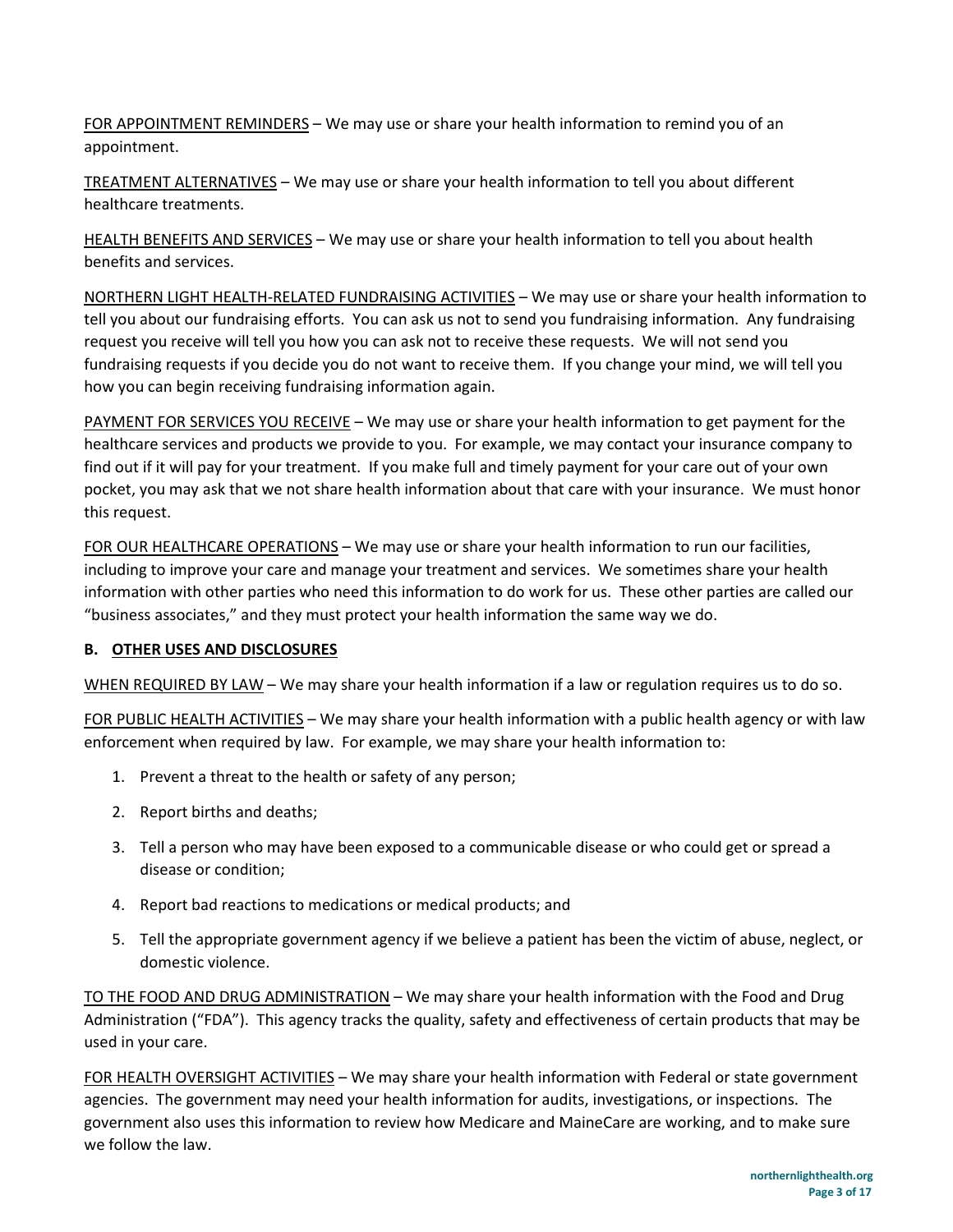FOR LEGAL PROCEEDINGS – We may share your health information to respond to a court order or some other legal process.

FOR LAW ENFORCEMENT – We may share your health information for law enforcement purposes when permitted by state and Federal law.

TO CORONERS, MEDICAL EXAMINERS AND FUNERAL DIRECTORS – We may share health information with a coroner or medical examiner to identify a person who has died, or to find out why a death happened. We may share health information with a funeral director so that they can do their work.

FOR ORGAN AND TISSUE DONATION – If you are an organ donor, we may share your health information for organ, eye and tissue donation and transplant purposes if you are near death or have died.

FOR HEALTHCARE RESEARCH – We may share your health information for research, such as studying how well a treatment worked. All research must protect the confidentiality of your health information.

 TO THE MILITARY OR VA – If you are a member of the Armed Forces, we may share your health information as required by the military or the Department of Veterans Affairs. If you are in a foreign military, we may also share your health information with that foreign military agency.

FOR NATIONAL SECURITY – We may share your health information with the government for national security reasons, or for the protection of the President.

IF YOU ARE AN INMATE – We may share your health information with a prison or jail or with a law enforcement official: (1) for your treatment; (2) to protect your health or safety or the health or safety of others; or (3) to ensure the safety and security of the prison or jail.

FOR WORKERS' COMPENSATION – We may share your health information for workers' compensation and other programs that provide benefits for work-related illnesses and injuries.

PARENTAL ACCESS – Some Maine laws about minors limit, allow, or require the sharing of health information with parents, guardians, and persons in a similar legal status. We will follow Maine law.

## **C. USES AND DISCLOSURES YOU MAY LIMIT OR ASK NOT BE MADE AT ALL**

This section lists some situations where you can limit the sharing of your health information. Even if you allow us to share your health information in these situations, you always have the right to take back your permission at any time.

- In our patient directories Some of our Northern Light Health OHCA members use patient directories to help family members and other visitors locate you while you are in the hospital. The directories may include your name, location, general condition, and religion, if any. Your location (room number or department) will be shared with people who ask for you by name. Clergy can see your name and religion. You can decide not to be listed in the directory. Let us know if you do not want to be listed in the patient directory. *Northern Light Acadia Hospital, Northern Light Acadia Healthcare, and our federally assisted alcohol and drug abuse treatment programs do not have a patient directory. These facilities and programs will only share information about your status as a patient if you allow this in writing or if this disclosure is otherwise permitted or required by law.*
- With family members and others involved in your care We may share your health information with your family members or others who are involved in your care or in payment for your healthcare. We may share your health information during disasters so your family can find out about your condition and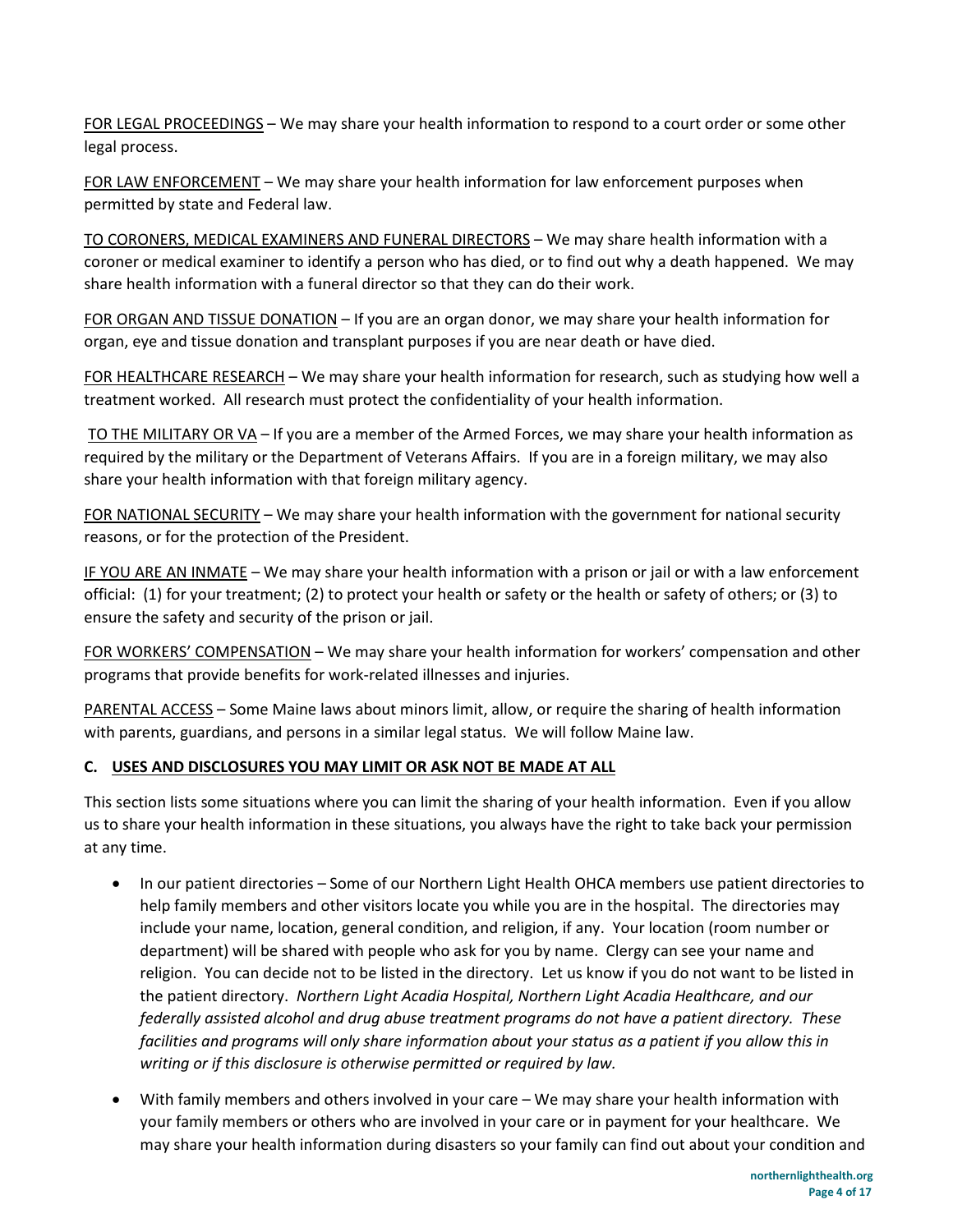location. If you do not want us to share your health information with family members or others, please let us know. *Northern Light Acadia Hospital, Northern Light Acadia Healthcare, and our federally assisted alcohol and drug abuse treatment programs generally will not release any information to family, friends, or others involved in your healthcare or who help pay for your healthcare without your written permission.* 

If you are in an emergency condition and cannot make your wishes known, or if we cannot understand your wishes due to a communication difficulty, we will use our best judgment when deciding to share your health information with family members or others we believe are involved in your care.

## **D. USES AND DISCLOSURES WE CANNOT MAKE WITHOUT YOUR AUTHORIZATION**

In some situations, we must get your written permission before sharing your health information. We will ask you to sign a standard authorization form used by all Northern Light Health OHCA members. Even if you sign this form, you can at any later time ask us to stop sharing your health information. If you withdraw your permission, this will not affect any of your health information that you already allowed us to share. Types of situations that require your written authorization include:

- Sharing your health information for marketing purposes;
- Communications with you that we are paid to make;
- Selling your health information; and
- Most uses and disclosures of psychotherapy notes.

*Some types of health information have special protections under the law. We may be required to get your written permission to share, or make a reasonable effort to notify you when we share:* 

- *Your HIV/AIDS infection status;*
- *Your health information held by Northern Light Acadia Hospital or Northern Light Acadia Healthcare; or*
- *Information obtained by a federally assisted drug and alcohol abuse treatment program. In most situations we must have your written permission or a court order to share this information. One exception is in an emergency to provide you with the treatment you need.*

Any use or disclosure of your health information not described in this Notice requires your written authorization.

#### **E. YOUR RIGHTS REGARDING YOUR PROTECTED HEALTH INFORMATION**

You have the following rights related to your health information. If you want to exercise any of these rights, please reach out to the contact person where you receive your healthcare listed below at the end of this Notice. You may be asked to put your request in writing by completing our standard form.

REQUEST RESTRICTIONS ON WHAT WE SHARE – You can ask that we not share your health information or a portion of your health information. We do not have to agree to your request. If we do agree to your request, we will do what we agreed except in an emergency or if the law requires us to break our agreement. You can decide to end a restriction at any time by telling us in writing.

If you make full and timely payment for your care out of your own pocket, you may ask that we not share health information about that care with your insurance. We must honor this request.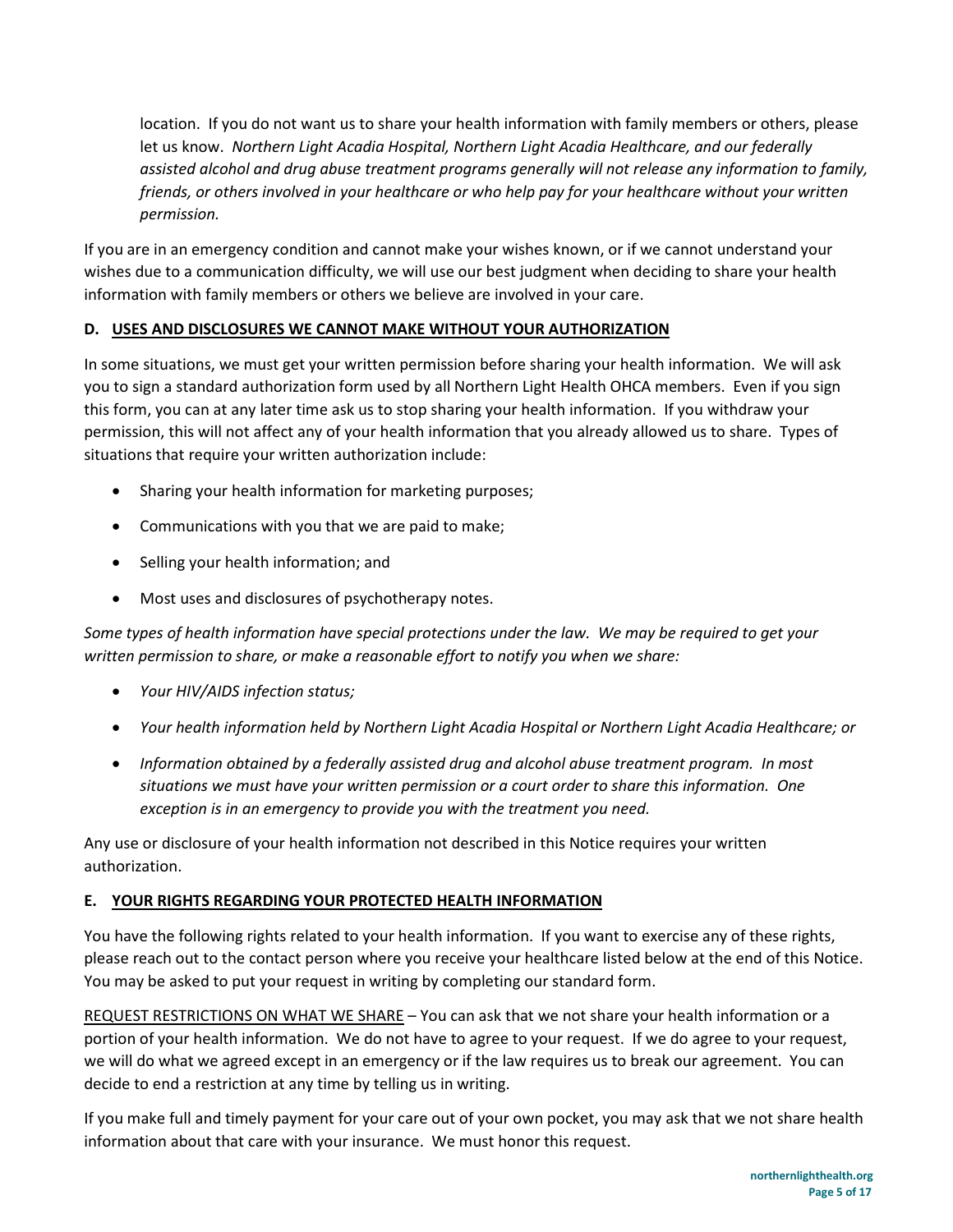REQUEST CONFIDENTIAL COMMUNICATIONS – If you want us to contact you in a certain way or at a certain place, you can ask us to do this. For example, you may ask us to call you on your cell phone instead of your home phone. We will agree to all reasonable requests.

INSPECT AND COPY YOUR HEALTH INFORMATION – You can look at and get a paper or electronic copy of your health information. You can direct us to share your health information with others. We may require you to put your request in writing. Sometimes you will be charged a fee to cover the cost of making copies of your records and sending the copies to you or others as requested.

If we think there is information that could put your health or safety in danger, or put the health or safety of others in danger, we can deny your request to look at or copy your records.

ASK US TO AMEND YOUR HEALTH INFORMATION – If you think something is wrong or missing in your healthcare record, you can ask us in writing to change it. We may deny your request but we will tell you why in writing within 60 days.

ACCOUNTING OF DISCLOSURES – You can ask us to tell you who we shared your health information with. The list we give to you will not include information about when we shared your health information:

- For your treatment;
- To receive payment for your treatment;
- For our business operations; or
- When you were the one who asked us to share your health information.

We will provide you with one free list in any 12 month period. We may charge a reasonable, cost-based fee for any additional lists you request within 12 months.

OBTAIN A COPY OF THIS NOTICE – You can get a paper copy of this Notice from us at any time. Just ask for a copy from the place where you receive your healthcare. An electronic version of this Notice is available on our website at <http://northernlighthealth.org/Legal/Notice-of-Privacy-Practices.aspx>.

CHOOSE SOMEONE TO ACT FOR YOU – If you have appointed somebody your agent to make healthcare decisions on your behalf, or if someone is your legal guardian, that person will be able to exercise your rights and make decisions for you about how your health information is used and disclosed.

FILE A COMPLAINT - You may complain to us or to the Maine Department of Health and Human Services if you have concerns about your privacy or how we have used or disclosed your health information. If you do have any concerns, please contact the person listed at the end of this Notice for the place where you receive healthcare services. We will answer your questions about this Notice and look into your concerns. You also may contact the United States Department of Health and Human Services Office for Civil Rights at:

200 Independence Avenue, S.W., Washington, D.C. 20201 Phone: 1-800-696-6775 Website: <http://www.hhs.gov/hipaa/filing-a-complaint>

#### **WE WILL NOT RETALIATE AGAINST YOU FOR FILING A COMPLAINT.**

If you have questions about your privacy rights or this Notice, please contact any listed contact person or a Northern Light Health Information Management department.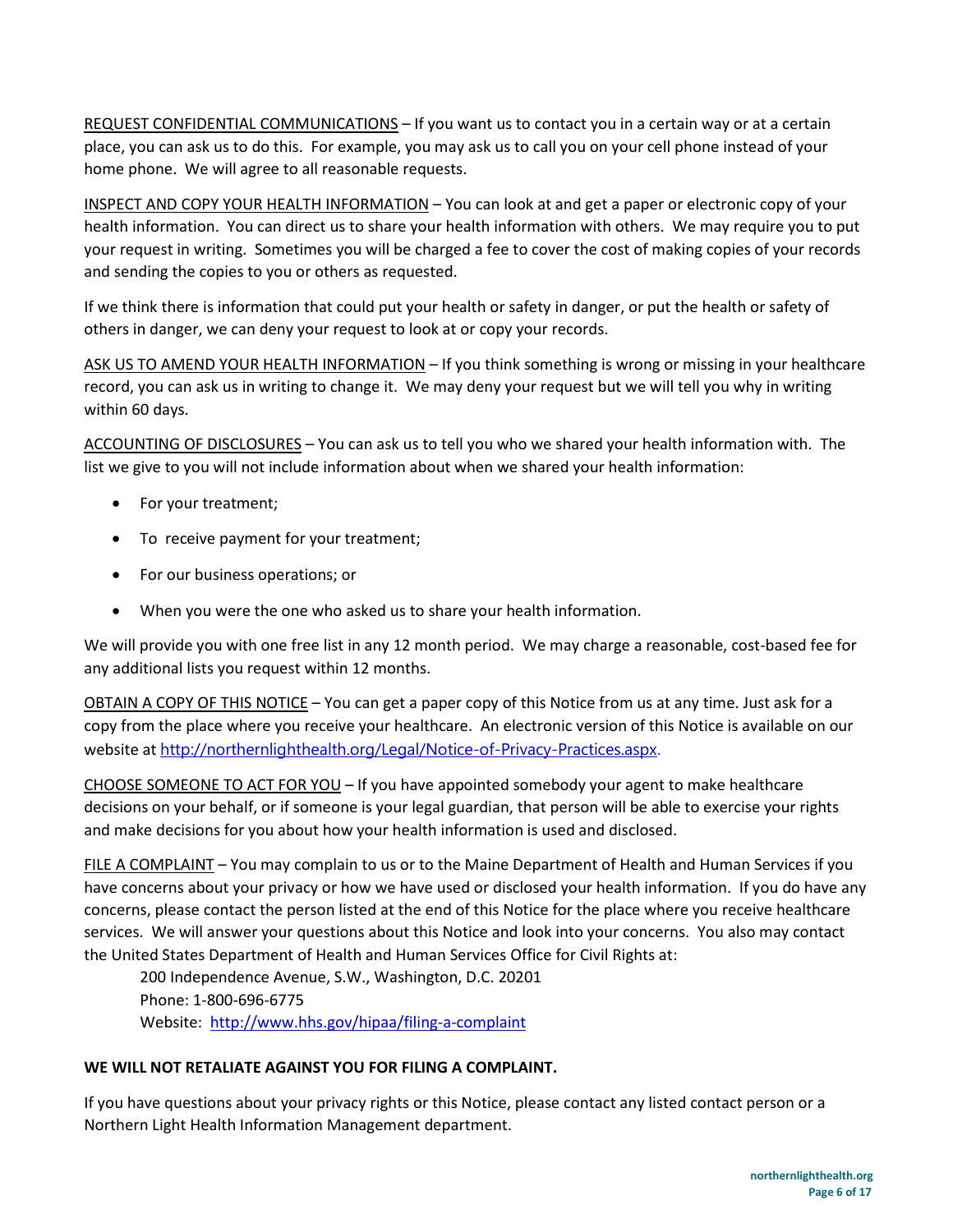#### **NONDISCRIMINATION STATEMENT**

Northern Light Health and its affiliates (Northern Light Health) comply with applicable Federal civil rights laws and do not discriminate on the basis of race, color, national origin, ethnicity, age, mental or physical ability or disability, political affiliation, religion, culture, socio-economic status, genetic information, veteran status, sexual orientation, sex, gender, gender identity or expression, or language. Northern Light Health does not exclude people or treat them differently because of race, color, national origin, ethnicity, age, mental or physical ability or disability, political affiliation, religion, culture, socio-economic status, genetic information, veteran status, sexual orientation, sex, gender, gender identity or expression, or language.

Northern Light Health:

- Provides free aids and services to people with disabilities to communicate effectively with us, such as: ○ Qualified sign language interpreters  $\circ$  Written information in other formats (large print, audio, accessible electronic formats, other formats)
- Provides free language services to people whose primary language is not English, such as: ○ Qualified interpreters  $\circ$  Information written in other languages

If you need these services, please call 1-888-986-6341. If you have a TTY, you may also dial 711 Maine Relay.

If you believe that Northern Light Health or any of its affiliates has failed to provide these services or discriminated in another way on the basis of race, color, national origin, ethnicity, age, mental or physical ability or disability, political affiliation, religion, culture, socio-economic status, genetic information, veteran status, sexual orientation, sex, gender, gender identity or expression, or language, you can file a grievance with your Northern Light Health Civil Rights Coordinator, 43 Whiting Hill Road, Suite 200, Brewer, ME 04412, 1-866-769- 8363 (telephone), 1-207-989-1420 (fax), or at [nondiscrimination@northernlight.org \(](mailto:nondiscrimination@northernlight.org)email). If you need help filing a grievance, your Northern Light Health Civil Rights Coordinator is available to help you.

You can also file a civil rights complaint with the U.S. Department of Health and Human Services, Office for Civil Rights, electronically through the Office for Civil Rights Complaint Portal, available at [https://ocrportal.hhs.gov/ocr/portal/lobby.jsf,](https://ocrportal.hhs.gov/ocr/portal/lobby.jsf) or by mail or phone at: U.S. Department of Health and Human Services, 200 Independence Avenue, SW, Room 509F, HHH Building, Washington, D.C. 20201, 1-800-368-1019, 800-537-7697 (TDD). Complaint forms are available at [https://www.hhs.gov/ocr/complaints/index.html.](https://www.hhs.gov/ocr/complaints/index.html)

French: ATTENTION : Si vous parlez français, des services d'aide linguistique vous sont proposés gratuitement. Appelez le 1-888-986-6341 (ATS : 711).

Spanish: ATENCIÓN: si habla español, tiene a su disposición servicios gratuitos de asistencia lingüística. Llame al 1-888-986-6341 (TTY: 711).

Oromo (Cushite): XIYYEEFFANNAA: Afaan dubbattu Oroomiffa, tajaajila gargaarsa afaanii, kanfaltiidhaan ala, ni argama. Bilbilaa 1-888-986-6341 (TTY: 711).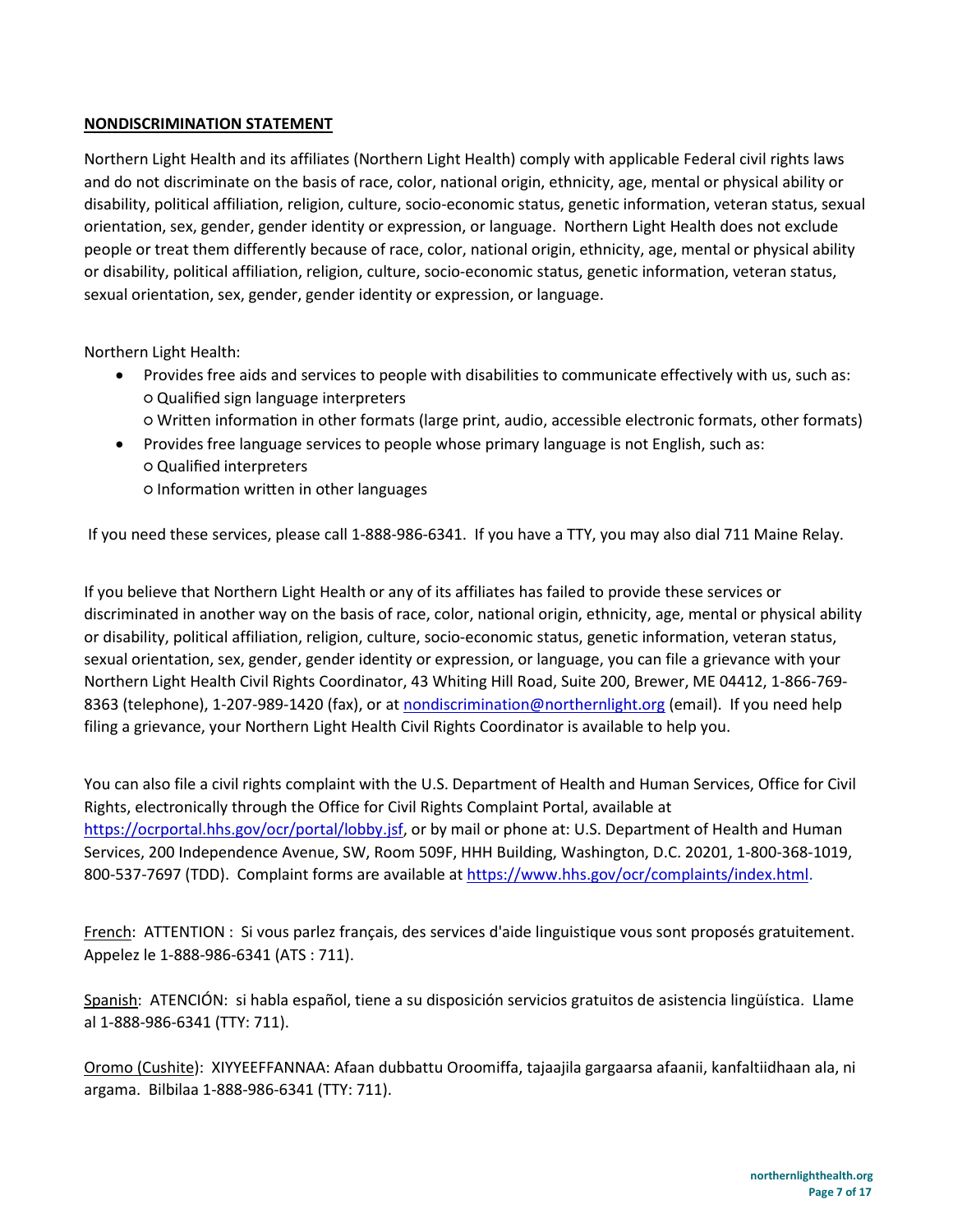Chinese: 注意:如果您使用繁體中文,您可以免費獲得語言援助服務。請致電 1-888-986-6341 (TTY: 711)  $\circ$ 

Vietnamese: CHÚ Ý: Nếu bạn nói Tiếng Việt, có các dịch vụ hỗ trợ ngôn ngữ miễn phí dành cho bạn. Gọi số 1- 888-986-6341 (TTY: 711).

Tagalog (Filipino): PAUNAWA: Kung nagsasalita ka ng Tagalog, maaari kang gumamit ng mga serbisyo ng tulong sa wika nang walang bayad. Tumawag sa 1-888-986-6341 (TTY: 711).

Cambodian (Khmer): ប្រយ័ត្ន៖ េបើសិនជាអ្នកនិយាយ ភាសាខ្មែរ, សេវាជំនួយផ្នែកភាសា ដោយមិនគិតឈ្នួល គឺអាចមានសំរាប់បំរើអ្នក។ ចូរ ទូរស័ព្ទ 1-888-986-

6341 (TTY: 711)។

Russian: ВНИМАНИЕ: Если вы говорите на русском языке, то вам доступны бесплатные услуги перевода. Звоните 1-888-986-6341 (телетайп: 711).

Arabic:

(رقم1-888-986-6341ملحوظة: إذا كنت تتحدث اذكر اللغة، فإن خدمات المساعدة اللغویة تتوافر لك بالمجان. اتصل برقم (711 ھاتف الصم والبكم:

German: ACHTUNG: Wenn Sie Deutsch sprechen, stehen Ihnen kostenlos sprachliche Hilfsdienstleistungen zur Verfügung. Rufnummer: 1-888-986-6341 (TTY: 711).

Korean: 주의: 한국어를 사용하시는 경우, 언어 지원 서비스를 무료로 이용하실 수 있습니다. 1-888-986- 6341 (TTY: 711)번으로 전화해 주십시오.

Thai: เรียน: ถ้าคุณพดภาษาไทยคุณสามารถใช้บริการช่วยเหลือทางภาษาได้ฟรี โทร 1-888-986-6341 (TTY: 711).

Nilotic (Dinka): PIN KENE: Na ye jam në Thuɔŋjaŋ, ke kuɔny yenë kɔc waar thook atɔ̃ kuka lëu yök abac ke cïn wënh cuatë piny. Yuɔpë 1-888-986-6341 (TTY: 711)

Japanese: 注意事項:日本語を話される場合、無料の言語支援をご利用いただけます。1-888-986-6341 (TTY:711)まで、お電話にてご連絡ください。

Polish: UWAGA: Jeżeli mówisz po polsku, możesz skorzystać z bezpłatnej pomocy językowej. Zadzwoń pod numer 1-888-986-6341 (TTY: 711).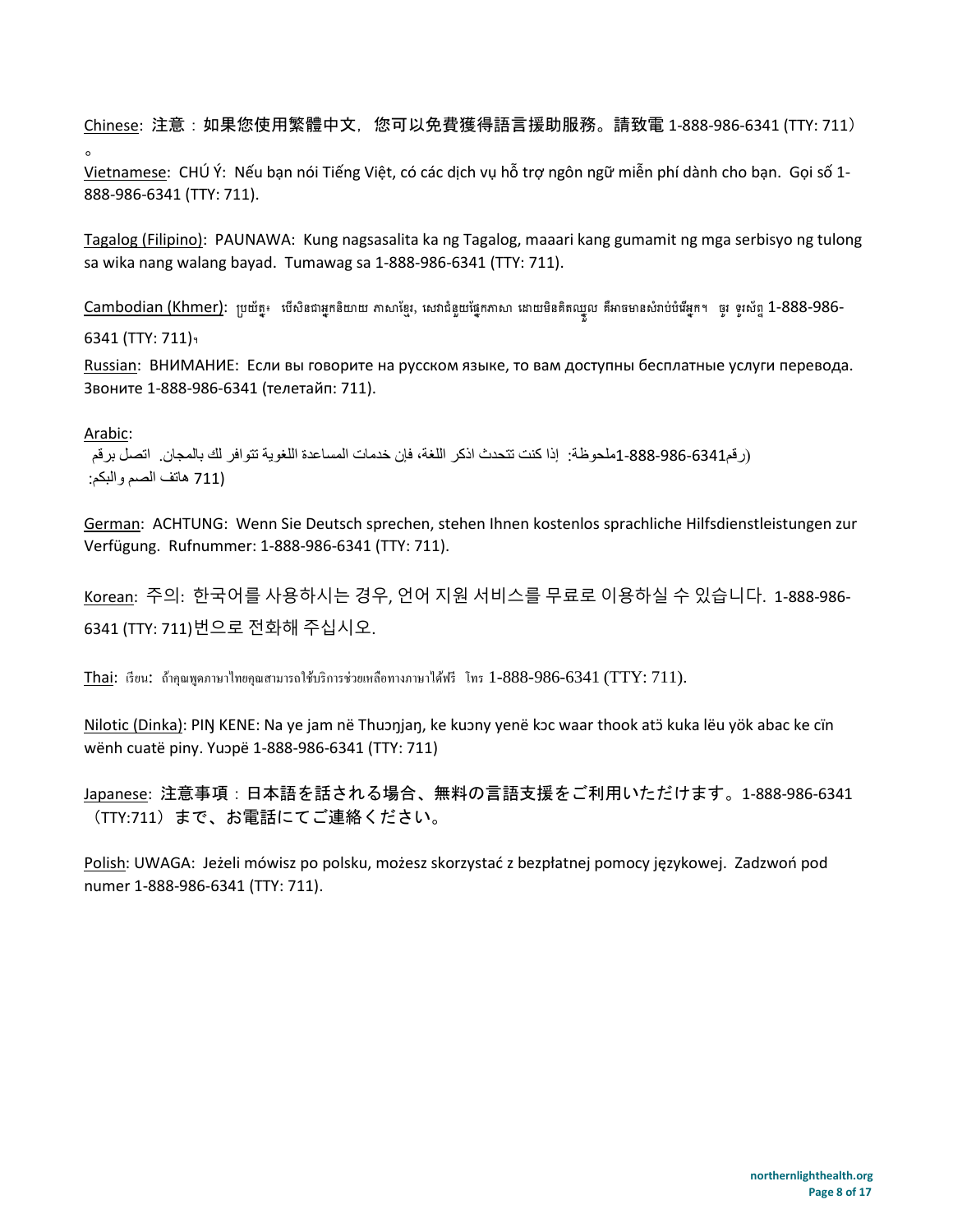

# **NORTHERN LIGHT HEALTH HOSPITAL LOCATIONS AND SERVICE DELIVERY SITES CONTACT PERSONS AND TELEPHONE NUMBERS**

## **NORTHERN LIGHT ACADIA HOSPITAL AND NORTHERN LIGHT ACADIA HEALTHCARE**

Contact for all locations: Jennifer Lee, Compliance/Privacy Officer 207-973-6010 or [jelee@northernlight.org](mailto:apurinton@northernlight.org) Mailing address: 268 Stillwater Avenue, Bangor, ME 04401

| Northern Light Acadia Hospital                     | Northern Light Acadia Healthcare                   |
|----------------------------------------------------|----------------------------------------------------|
| 268 Stillwater Avenue                              | 268 Stillwater Avenue                              |
| Bangor, ME 04401                                   | Bangor, ME 04401                                   |
| Northern Light Acadia Healthcare Family Behavioral | Northern Light Acadia Healthcare Family Behavioral |
| <b>Health Services</b>                             | <b>Health Services</b>                             |
| 91 Camden Street, Suite 104                        | 23 Mill Lane                                       |
| Rockland, ME 04841                                 | Belfast, ME 04915                                  |

## **NORTHERN LIGHT A.R. GOULD HOSPITAL**

Contact for all locations: Cherri Fitzpatrick, Compliance/Privacy Officer 207-768-4834 or [cfitzpatrick@northernlight.org](mailto:cfitzpatrick@northernlight.org)

| <u> 207-768-4834 or cfitzpatrick@northernlight.org</u> |                                                   |
|--------------------------------------------------------|---------------------------------------------------|
| Northern Light A.R. Gould Hospital Services            | Northern Light Cancer Care                        |
| PO Box 151                                             | 140 Academy Street                                |
| Presque Isle, ME 04769                                 | Presque Isle, ME 04769                            |
| Northern Light Continuing Care                         | Northern Light Dialysis                           |
| 15 Highland Avenue                                     | 23 North Street, Suite 5                          |
| PO Box 410                                             | Presque Isle, ME 04769                            |
| Mars Hill, ME 04758                                    |                                                   |
| Northern Light Ear, Nose and Throat Care               | Northern Light Eye Care                           |
| 140 Academy Street, Suite 12                           | 146 Academy Street, Suite D                       |
| Presque Isle, ME 04769                                 | Presque Isle, ME 04769                            |
| Northern Light Heart and Lung                          | Northern Light Medical Transport & Emergency Care |
| 146 Academy Street, Suite 11                           | Northern Light A.R. Gould Hospital                |
| PO Box 151                                             | 140 Academy Street                                |
| Presque Isle, ME 04769                                 | Presque Isle, ME 04769                            |
| Northern Light OB/GYN                                  | Northern Light Orthopedics                        |
| 140 Academy Street, Suite 4                            | 140 Academy St, Suite 10                          |
| Presque Isle, ME 04769                                 | Presque Isle, ME 04769                            |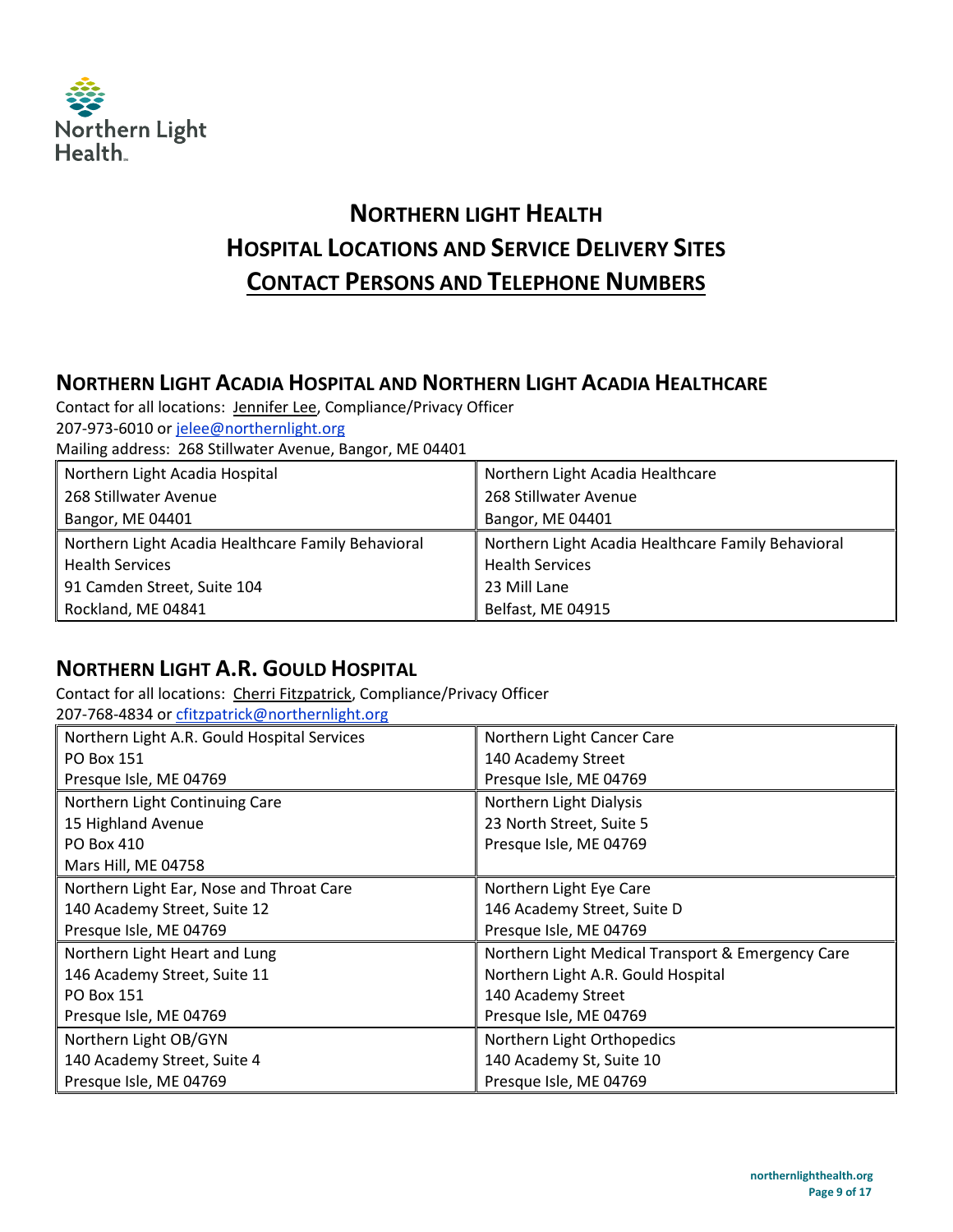| Northern Light Outpatient Specialty Clinics | Northern Light Pediatrics        |
|---------------------------------------------|----------------------------------|
| 146 Academy Street, Suite 1B                | 23 North Street, Suite 1         |
| Presque Isle, ME 04769                      | Presque Isle, ME 04769           |
| Northern Light Primary Care                 | Northern Light Primary Care      |
| 106 Main Street                             | 118 Bennett Drive, Suite 130     |
| Mars Hill, ME 04758                         | Caribou, ME 04736                |
| Northern Light Primary Care                 | Northern Light Primary Care      |
| 23 North Street, Suite 4                    | 23 High Street                   |
| Presque Isle, ME 04736                      | Fort Fairfield, ME 04742         |
| Northern Light Sleep Diagnostics            | Northern Light Sleep Diagnostics |
| 140 Academy Street, Suite 3                 | 140 Academy Street, Suite 2      |
| Presque Isle, ME 04769                      | Presque Isle, ME 04769           |
| Northern Light Surgery                      | Northern Light Walk-in Care      |
| 146 Academy Street, Suite 1A                | 23 North Street, Suite 2         |
| PO Box 151                                  | Presque Isle, ME 04769           |
| Presque Isle, ME 04769                      |                                  |
| Northern Light Urology                      | Northern Light Women's Health    |
| 140 Academy Street, Suite 5                 | 140 Academy Street, Suite 6      |
| Presque Isle, ME 04769                      | Presque Isle, ME 04769           |

# **NORTHERN LIGHT BLUE HILL HOSPITAL**

Contact for all locations: Benjamin Motley, Compliance/Privacy Officer

| 207-374-3068 or bmotley@northernlight.org  |                                    |  |
|--------------------------------------------|------------------------------------|--|
| Northern Light Blue Hill Hospital          | Northern Light Blue Hill Hospital  |  |
| 57 Water Street                            | Infusion and Oncology Department   |  |
| Blue Hill, ME 04614                        | 57 Water Street                    |  |
|                                            | Blue Hill, ME 04614                |  |
| Northern Light Cardiovascular Care         | Northern Light Cardiovascular Care |  |
| 57 Water Street                            | 59 Water Street                    |  |
| Blue Hill, ME 04614                        | Blue Hill, ME 04614                |  |
| Northern Light Endocrine and Diabetes Care | Northern Light Orthopedics         |  |
| 65 Water Street                            | 65 Water Street                    |  |
| Blue Hill, ME 04614                        | Blue Hill, ME 04614                |  |
| Northern Light Pathology                   | Northern Light Primary Care        |  |
| 65 Water Street                            | 65 Water Street                    |  |
| Blue Hill, ME 04614                        | Blue Hill, ME 04614                |  |
| Northern Light Primary Care                | Northern Light Primary Care        |  |
| 354 Airport Road                           | 102 Court Street                   |  |
| Stonington, ME 04681                       | Castine, ME 04421                  |  |
| Northern Light Rehabilitation              | Northern Light Urology             |  |
| 58 Main Street                             | 58 Main Street                     |  |
| Bucksport, ME 04416                        | Bucksport, ME 04416                |  |
| Northern Light Women's Health              |                                    |  |
| 65 Water Street                            |                                    |  |
| Blue Hill, ME 04614                        |                                    |  |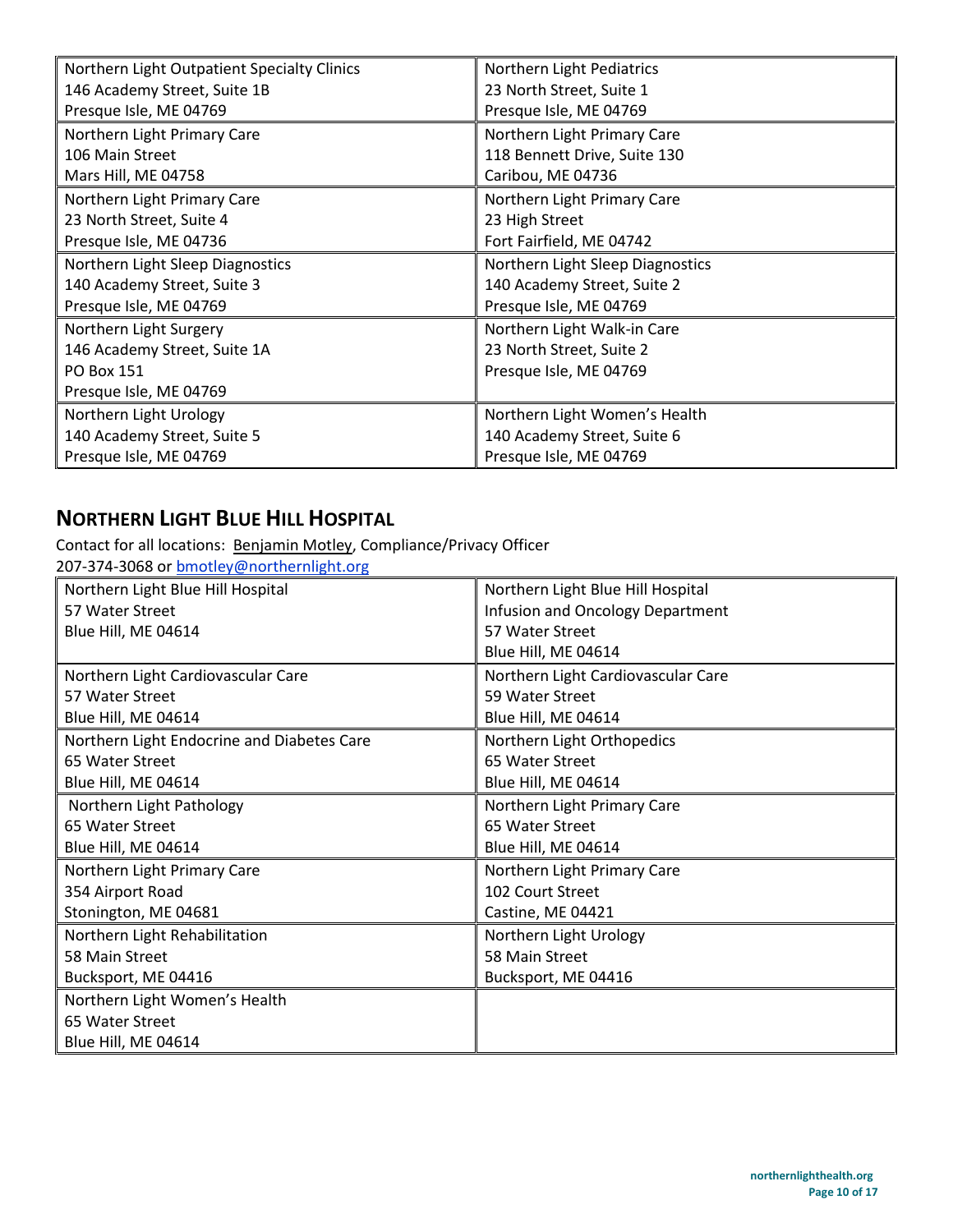# **NORTHERN LIGHT C.A. DEAN HOSPITAL**

Contact for all locations: Cheryl Theriault, Compliance/Privacy Officer 207-564-4516 or [chtheriault@northernlight.org](mailto:chtheriault@northernlight.org) 

| Northern Light C.A. Dean Hospital | Northern Light Primary Care |
|-----------------------------------|-----------------------------|
| 364 Pritham Avenue                | 364 Pritham Avenue          |
| PO Box 1129                       | Greenville, ME 04441        |
| Greenville, ME 04441              |                             |
| Northern Light Primary Care       | Northern Light Primary Care |
| 7 Greenville Road                 | 22 Haley Court Road         |
| Monson, ME 04464                  | Sangerville, ME 04479       |
| Northern Light Primary Care       |                             |
| <b>Specialty Clinics</b>          |                             |
| 364 Pritham Avenue                |                             |
| Greenville, ME 04441              |                             |

## **NORTHERN LIGHT EASTERN MAINE MEDICAL CENTER**

Contact for all locations: Tracy Roberts, Compliance/Privacy Officer 207-973-8551 or tjroberts@northernlight.org

Mailing address: PO Box 404, 489 State Street, Bangor, Maine 04402-0404

| Northern Light Eastern Maine Medical Center | Northern Light Cardiology                      |
|---------------------------------------------|------------------------------------------------|
| 489 State Street                            | 1 Northeast Drive                              |
| PO Box 404                                  | Bangor, ME 04401                               |
| Bangor, ME 04402-0404                       |                                                |
| Northern Light Internal Medicine            | Northern Light Medical Weight Management       |
| 302 Husson Avenue                           | 404 State Street, Suite 310                    |
| Bangor, ME 04401                            | Bangor, ME 04401                               |
| Northern Light Neurology                    | Northern Light Pediatric Primary Care          |
| 498 Essex Street, Suite 105                 | 133 Corporate Drive                            |
| Bangor, ME 04401                            | Bangor, ME 04401                               |
| Northern Light Pediatric Specialty Care     | Northern Light Pediatric Specialty Care        |
| 133 Corporate Drive                         | 325D Kennedy Memorial Drive                    |
| Bangor, ME 04401                            | Waterville, ME 04901                           |
| Northern Light Primary Care                 | Northern Light Primary Care                    |
| 302 Husson Avenue                           | 84 Kelly Road                                  |
| Bangor, ME 04401                            | Orono, ME 04473                                |
| Northern Light Primary Care                 | Northern Light Primary Care                    |
| 234 State Street                            | 600 Main Street, Building 11                   |
| Brewer, ME 04412                            | Bar Harbor, ME 04609                           |
| Northern Light Primary Care                 | Northern Light Primary Care                    |
| 7 Main Road North                           | 5721 Cutler Health Center, University of Maine |
| Hampden, ME 0444                            | Orono, ME 04469-5721                           |
| Northern Light Sleep Diagnostics            | Northern Light Surgical Endoscopy              |
| 290 State Street                            | 489 State Street (Kagan Bldg)                  |
| Bangor, ME 04401                            | <b>PO BOX 404</b>                              |
|                                             | Bangor, ME 04402-0404                          |
| Northern Light Urology                      | Northern Light Vascular Care                   |
| 55 Broadway, Suite 2                        | 489 State Street (Kagan Bldg)                  |
| Bangor, ME 04401                            | <b>PO Box 404</b>                              |
|                                             | Bangor, ME 04402-0404                          |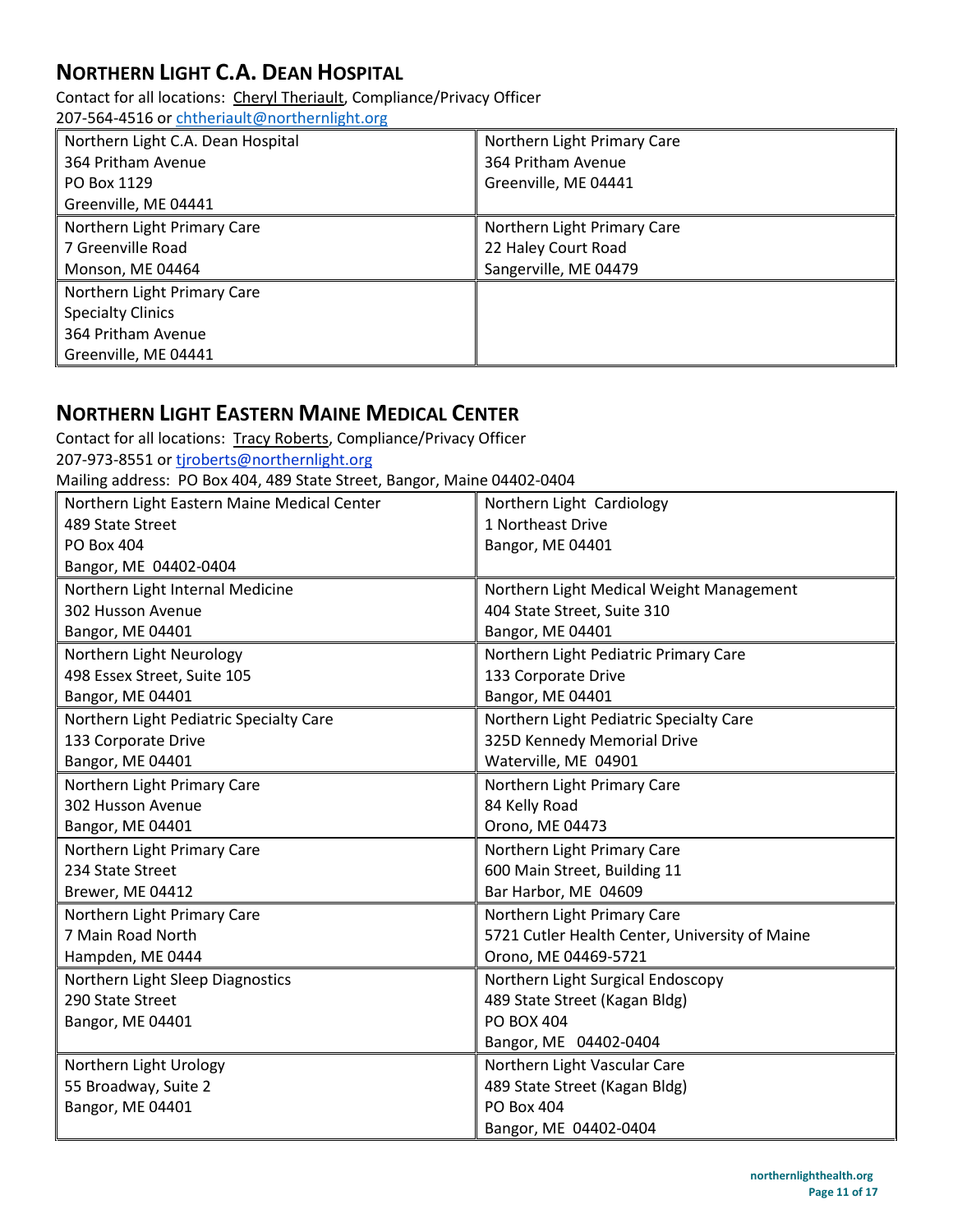| <b>NORTHERN LIGHT HEALTH CENTER</b>                                        | <b>PHYSICIAN PRACTICES IN WEBBER BUILDINGS</b>                      |
|----------------------------------------------------------------------------|---------------------------------------------------------------------|
| 885, 905, 915 & 925 Union Street                                           | <b>417 State Street</b>                                             |
| <b>Bangor, ME 04401</b>                                                    | Bangor, ME 04401                                                    |
| Services at this location include:                                         | Services at this location include:                                  |
| Northern Light Allergy and Immunology                                      | Northern Light Cardiothoracic Surgery                               |
| Northern Light Anticoagulation Clinic<br>$\equiv$                          | Northern Light Gastroenterology<br>$\overline{\phantom{0}}$         |
| Northern Light Behavioral Health<br>$\overline{\phantom{0}}$               | Northern Light Geriatrics<br>-                                      |
| Northern Light Ear, Nose and Throat Care                                   | Northern Light Imaging, Webber<br>$\overline{\phantom{0}}$          |
| Northern Light Endocrinology and Diabetes Care<br>$\qquad \qquad -$        | Northern Light Infectious Disease Care<br>$\overline{\phantom{0}}$  |
| Northern Light Eye Care<br>$\qquad \qquad -$                               | Northern Light Laboratory<br>$\overline{\phantom{0}}$               |
| Northern Light Family Medicine and Residency<br>$\qquad \qquad -$          | Northern Light Maternal Fetal Care<br>—                             |
| Northern Light Hearing Care<br>$\qquad \qquad -$                           | Northern Light Neuropsychology<br>÷                                 |
| Northern Light Imaging<br>$\qquad \qquad -$                                | Northern Light Neurosurgery and Spine<br>$\overline{\phantom{0}}$   |
| Northern Light Interventional Pain Management<br>$\qquad \qquad -$         | Northern Light Oral Surgery Care<br>$\overline{\phantom{0}}$        |
| Northern Light Orthopedics<br>$\qquad \qquad -$                            | Northern Light Palliative Care<br>$\overline{\phantom{0}}$          |
| Northern Light Rehabilitation<br>$\overline{\phantom{0}}$                  | Northern Light Pediatric Cardiology<br>$\overline{\phantom{0}}$     |
| Northern Light Retina Care<br>$\overline{\phantom{0}}$                     | Northern Light Pediatric Orthopedics<br>÷                           |
| Northern Light Surgical Weight Loss<br>$\overline{\phantom{0}}$            | Northern Light Pediatric Specialty Care<br>$\overline{\phantom{0}}$ |
| Northern Light Walk-in Care                                                | Northern Light Plastic and Hand Surgery                             |
|                                                                            | Northern Light Structural Heart Program                             |
|                                                                            | Northern Light Surgery<br>$\equiv$                                  |
|                                                                            | Northern Light Surgery and Trauma                                   |
|                                                                            | Northern Light Women's Health                                       |
| NORTHERN LIGHT CANCER CARE, 33 Whiting Hill Road, Brewer, ME 04412         |                                                                     |
| Services at this location include:                                         |                                                                     |
| Northern Light Anemia Care<br>$\overline{\phantom{0}}$                     |                                                                     |
| Northern Light Breast Surgery<br>$\overline{\phantom{0}}$                  |                                                                     |
| Northern Light Cancer Care<br>$\qquad \qquad -$                            |                                                                     |
| Northern Light Cancer Care - Breast Lymphedema Clinic<br>$\qquad \qquad -$ |                                                                     |
| Northern Light Imaging<br>$\qquad \qquad -$                                |                                                                     |
| Northern Light Imaging - PET<br>$\overline{\phantom{m}}$                   |                                                                     |
| Northern Light Laboratory<br>$\overline{\phantom{m}}$                      |                                                                     |
| Northern Light Patient Blood Management<br>$\qquad \qquad -$               |                                                                     |
| Northern Light Pediatric Cancer Care<br>$\qquad \qquad -$                  |                                                                     |
| Northern Light Radiation Oncology<br>$\overline{\phantom{0}}$              |                                                                     |
| Northern Light Rheumatology<br>$\overline{\phantom{0}}$                    |                                                                     |

# **NORTHERN LIGHT HOME CARE & HOSPICE**

Contact for all locations: Rosemary Unnold, Compliance/Privacy Officer

207-210-5268 or [unnoldr@northernlight.org](mailto:wrightl@northernlight.org) 

Mailing address: Northern Light Home Care & Hospice - Corporate Office, 50 Foden Road, Suite 1, So. Portland, ME 04106

| Northern Light Home Care & Hospice | Northern Light Home Care & Hospice |
|------------------------------------|------------------------------------|
| <b>Bangor Branch</b>               | <b>Ellsworth Branch</b>            |
| 885 Union Street, Suite 220        | 441 Main Street, Suite 2           |
| Bangor, ME 04401                   | Ellsworth, ME 04605                |
| Northern Light Home Care & Hospice | Northern Light Home Care & Hospice |
| Presque Isle Branch                | Waterville Branch                  |
|                                    |                                    |
| 18 Green Hill Drive, Suite 1       | 325D Kennedy Memorial Drive        |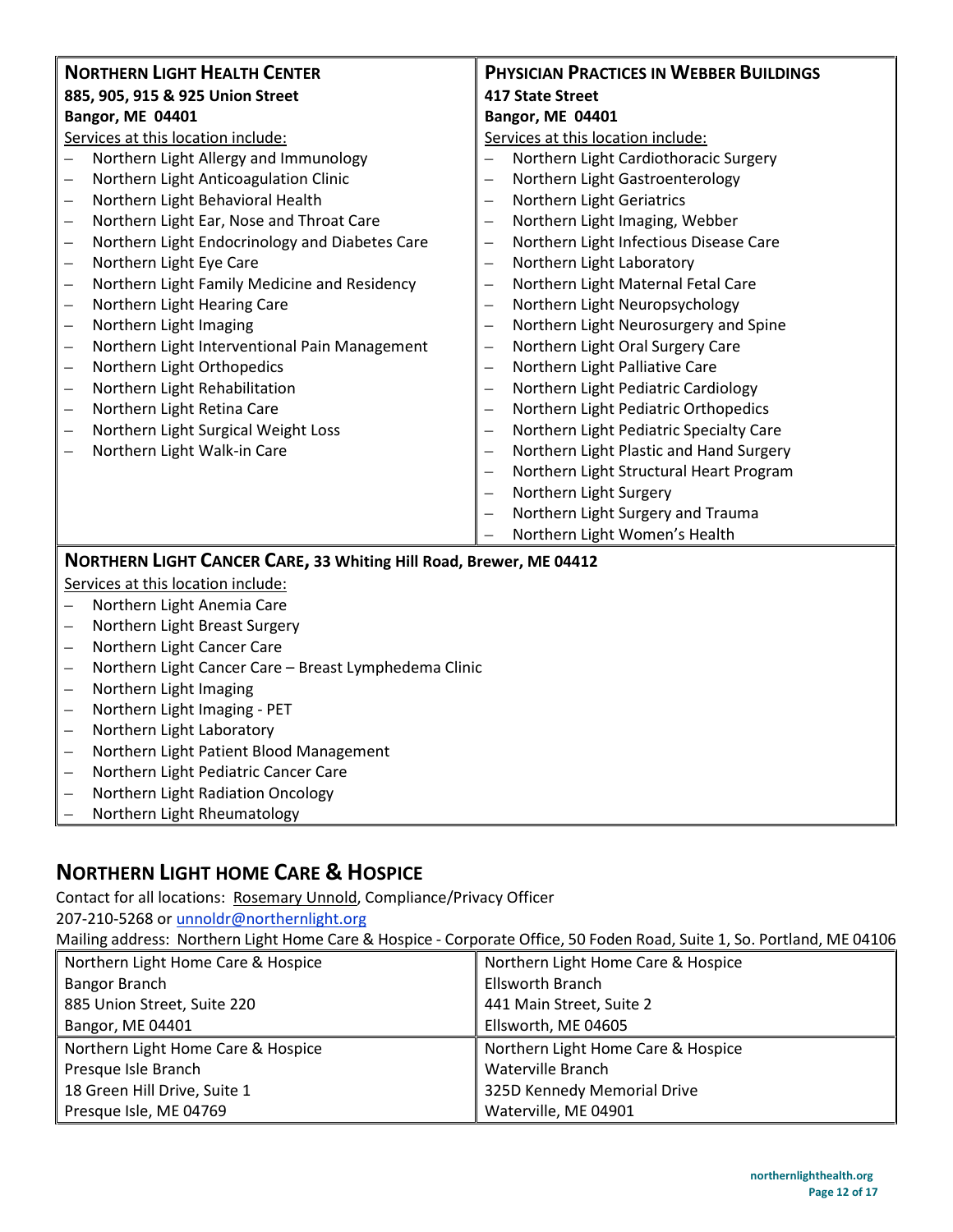# **NORTHERN LIGHT INLAND HOSPITAL**

Contact for all locations: Katherine McGrath, Compliance/Privacy Officer 207-861-7140 or email [kamcgrath@northernlight.org](mailto:kamcgrath@northernlight.org)

| Northern Light Inland Hospital            | Northern Light Cardiovascular Care             |
|-------------------------------------------|------------------------------------------------|
| 200 Kennedy Memorial Drive                | 244 Kennedy Memorial Drive, Suite 102          |
| Waterville, ME 04901                      | Waterville, ME 04901                           |
| Northern Light Cardiovascular Diagnostics | Northern Light Cardiovascular Rehabilitation   |
| 244 Kennedy Memorial Drive, Suite 203     | 244 Kennedy Memorial Drive, Suite 204          |
| Waterville, ME 04901                      | Waterville, ME 04901                           |
| Northern Light Continuing Care - Lakewood | Northern Light Endocrinology and Diabetes Care |
| Attention: Ryan Francis, Administrator    | 180 Kennedy Memorial Drive, Suite 101          |
| 220 Kennedy Memorial Drive                | Waterville, ME 04901                           |
| Waterville, ME 04901 (207) 873-5125       |                                                |
| Northern Light Gastroenterology           | Northern Light Imaging                         |
| 180 Kennedy Memorial Drive, Suite 304     | 200 Kennedy Memorial Drive                     |
| Waterville, ME 04901                      | Waterville, ME 04901                           |
| Northern Light Infusion Care              | Northern Light Inland Hospital Laboratory      |
| 200 Kennedy Memorial Drive                | 200 Kennedy Memorial Drive                     |
| Waterville, ME 04901                      | Waterville, ME 04901                           |
| Northern Light Neurology                  | Northern Light Orthopedics                     |
| 180 Kennedy Memorial Drive, Suite 201     | 25 First Park Drive, Suite C                   |
| Waterville, ME 04901                      | Oakland, ME 04963                              |
| Northern Light Osteopathic Care           | Northern Light Physiatry                       |
| 180 Kennedy Memorial Drive, Suite 201     | 180 Kennedy Memorial Drive, Suite 102          |
| Waterville, ME 04901                      | Waterville, ME 04901                           |
| Northern Light Podiatry                   | Northern Light Primary Care                    |
| 25 First Park Drive, Suite D              | 246 Kennedy Memorial Drive, Suite 202          |
| Oakland, ME 04963                         | Waterville, ME 04901                           |
| Northern Light Primary Care               | Northern Light Primary Care                    |
| 74 Water Street                           | 16 Concourse West                              |
| Oakland, ME 04963                         | Waterville, ME 04901                           |
| Northern Light Primary Care               | Northern Light Primary Care                    |
| 344 Lakewood Road                         | 80 Main Street                                 |
| Madison, ME 04950                         | <b>Unity, ME 04988</b>                         |
| Northern Light Rehabilitation             | Northern Light Rehabilitation                  |
| 180 Kennedy Memorial Drive, Suite 103G    | 244 Kennedy Memorial Drive, Suite 204          |
| Waterville, ME 04901                      | Waterville, ME 04901                           |
| Northern Light Rehabilitation             | Northern Light Rehabilitation                  |
| 80 Main Street                            | 366 Lakewood Road                              |
| Unity, ME 04988                           | Madison, ME 04950                              |
| Northern Light Rheumatology               | Northern Light Sleep Diagnostics               |
| 180 Kennedy Memorial Drive, Suite 204     | 180 Kennedy Memorial Drive Suite 203           |
| Waterville, ME 04901                      | Waterville, ME 04901                           |
| Northern Light Surgery                    | Northern Light Urology                         |
| 180 Kennedy Memorial Drive, Suite 204     | 180 Kennedy Memorial Drive, Suite 204          |
| Waterville, ME 04901                      | Waterville, ME 04901                           |
| Northern Light Walk-in Care               | Northern Light Women's Health                  |
| 174 Kennedy Memorial Drive                | 180 Kennedy Memorial Drive, Suite 104          |
| Waterville, ME 04901                      | Waterville, ME 04901                           |
|                                           |                                                |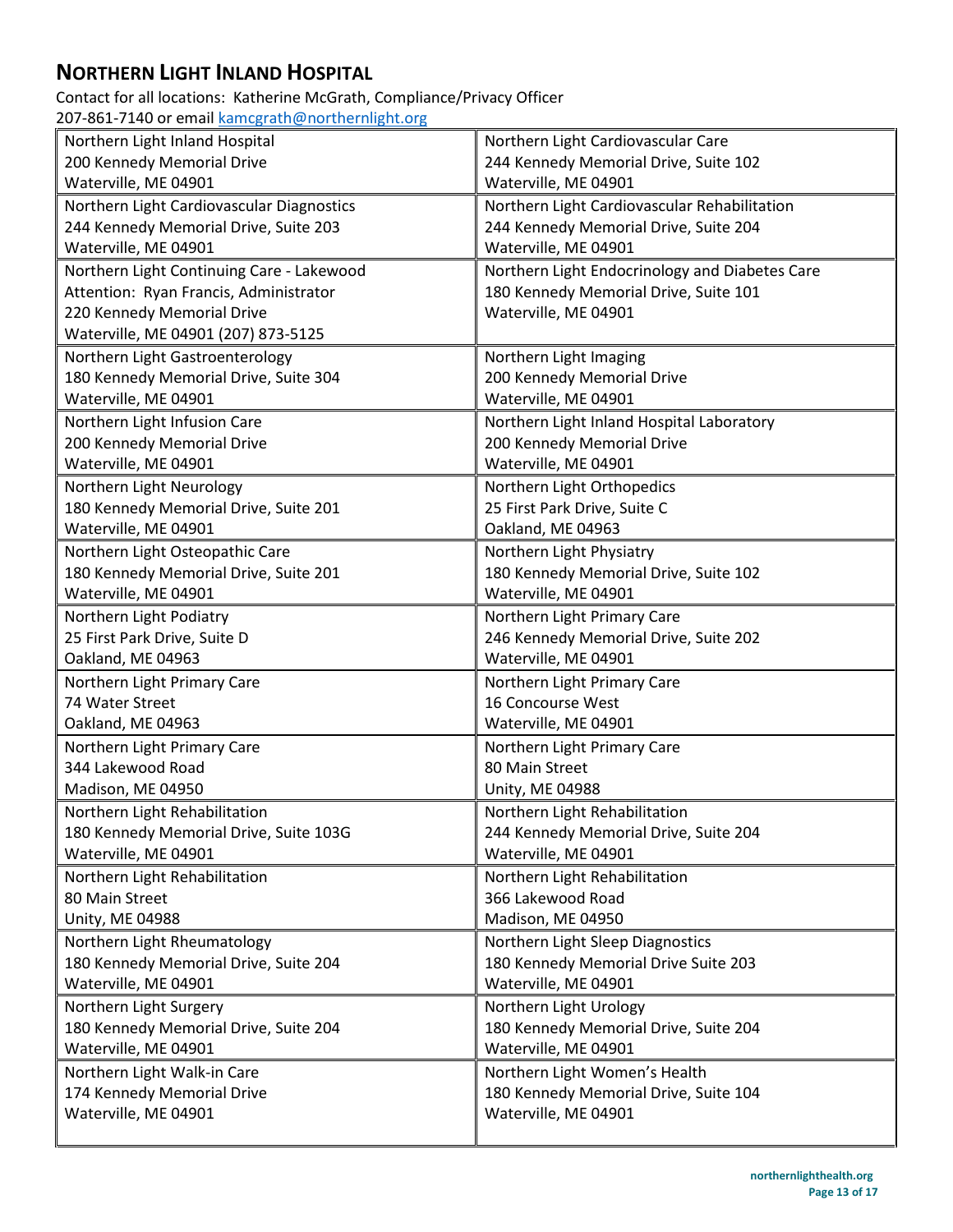| Northern Light Women's Imaging        | Northern Light Wound Care    |
|---------------------------------------|------------------------------|
| 244 Kennedy Memorial Drive, Suite 104 | 25 First Park Drive, Suite C |
| Waterville, ME 04901                  | Oakland, ME 04963            |

## **NORTHERN LIGHT LABORATORY**

Contact for all locations: Dayna Emerson, Compliance/Privacy Officer

207-973-7649 or 800-648-2727, or [dmemerson@northernlight.org](mailto:dmemerson@northernlight.org)

| Northern Light Laboratory                            | Northern Light Laboratory                |
|------------------------------------------------------|------------------------------------------|
| Northern Light Eastern Maine Medical Center - Webber | Northern Light Health Center - Union St. |
| <b>Building</b>                                      | 925 Union Street                         |
| 417 State Street                                     | Bangor, ME 04401                         |
| Bangor, ME 04401                                     |                                          |
| Northern Light Laboratory                            | Northern Light Laboratory                |
| 1250 Forest Avenue                                   | Northern Light Cancer Care               |
| Portland, ME 04103                                   | 33 Whiting Hill Road, Suite 5            |
|                                                      | Brewer, ME 04412                         |

# **NORTHERN LIGHT MAINE COAST HOSPITAL**

Contact for all locations: Benjamin Motley, Compliance/Privacy Officer 207-374-3068 or bmotley@northernlight.org

| Northern Light Maine Coast Hospital | Northern Light Endocrine and Diabetes Care             |
|-------------------------------------|--------------------------------------------------------|
| 50 Union Street                     | 306 Main Street                                        |
| Ellsworth, ME 04605                 | Ellsworth, ME 04605                                    |
| Northern Light Pediatric Care       | Northern Light Podiatry                                |
| 32 Resort Way                       | 318 Main Street                                        |
| Ellsworth, ME 04605                 | Ellsworth, ME 04605                                    |
| Northern Light Primary Care         | Northern Light Primary Care                            |
| 32 Resort Way                       | 45 Herrick Road                                        |
| Ellsworth, ME 04605                 | Southwest Harbor, ME 04679                             |
| Northern Light Primary Care         | Northern Light Rehabilitation                          |
| 37 Clinic Road                      | 37 Clinic Road                                         |
| Gouldsboro, ME 04607                | Gouldsboro, ME 04607                                   |
| Northern Light Rehabilitation       | Northern Light Rehabilitation                          |
| 65 Church Street                    | Route 102                                              |
| Ellsworth, ME 04605                 | Mount Desert, ME 04660                                 |
| Northern Light Rehabilitation       | Northern Light Sleep Diagnostics                       |
| 306 Main Street                     | 50 Union Street                                        |
| Ellsworth, ME 04605                 | Ellsworth, ME 04605                                    |
| Northern Light Walk-In Care         |                                                        |
| 32 Resort Way                       |                                                        |
| Ellsworth, ME 04605                 |                                                        |
| <b>MARY DOW CENTER</b>              | <b>NORTHERN LIGHT HEALTH CENTER</b>                    |
| <b>50 Union Street</b>              | <b>50 Union Street</b>                                 |
| Ellsworth, ME 04605                 | Ellsworth, ME 04605                                    |
| Services at this location include:  | Services as this location include:                     |
| Northern Light Cancer Care          | Northern Light Breast Care<br>$\overline{\phantom{0}}$ |
| Northern Light Cardiovascular Care  | Northern Light Dermatology                             |
| Northern Light Osteoporosis Care    | Northern Light Ear, Nose, and Throat Care              |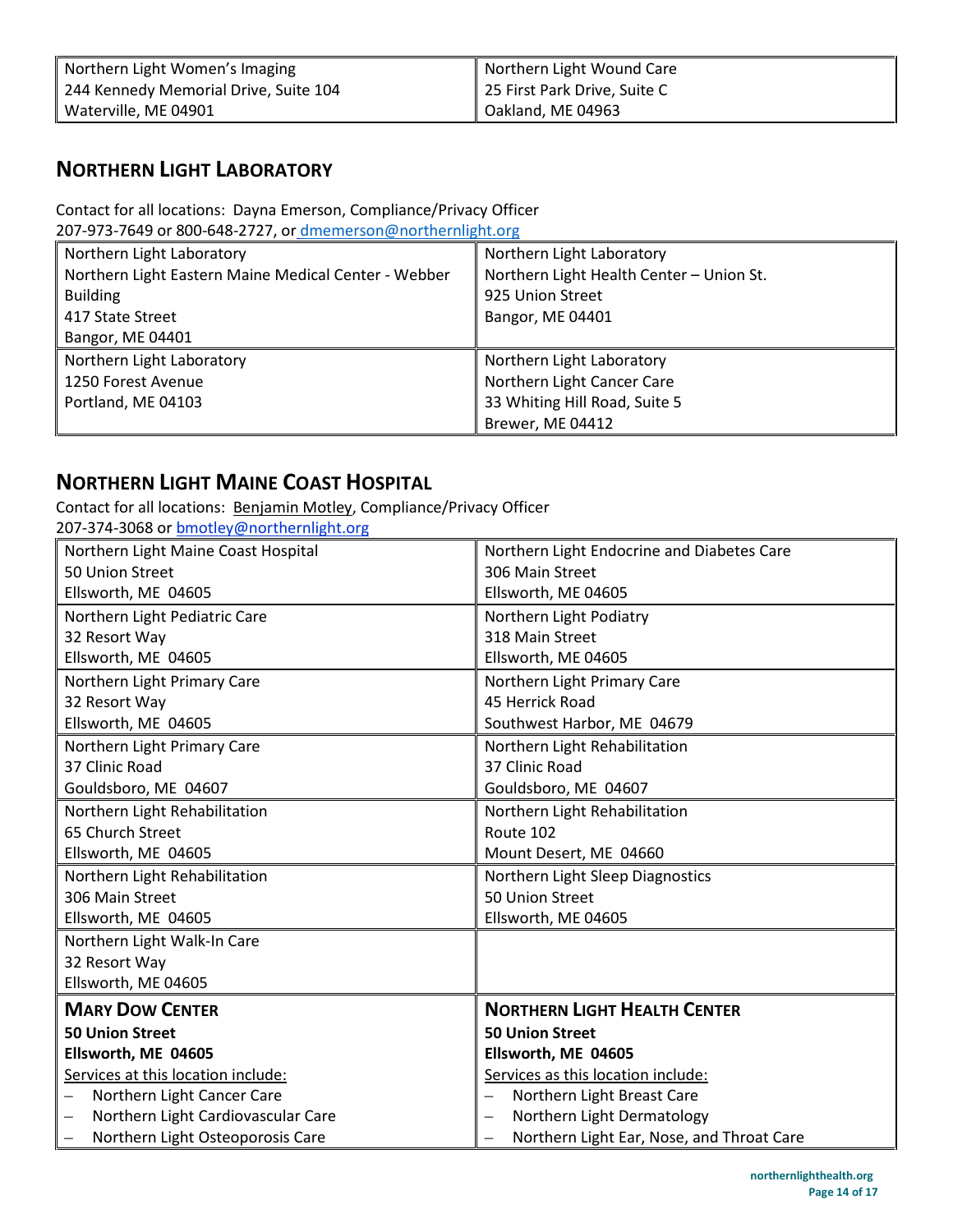| Northern Light Rheumatology | Northern Light Neurology      |
|-----------------------------|-------------------------------|
| Northern Light Wound Care   | Northern Light Orthopedics    |
|                             | Northern Light Surgery        |
|                             | Northern Light Urology        |
|                             | Northern Light Women's Health |

# **NORTHERN LIGHT MAYO HOSPITAL**

Contact for all locations: Cheryl Theriault, Compliance/Privacy Officer

207-564-4516 or [chtheriault@northernlight.org](mailto:chtheriault@northernlight.org) 

| Northern Light Mayo Hospital         | Northern Light Behavioral Health            |
|--------------------------------------|---------------------------------------------|
| 897 W Main Street                    | 41 High Street                              |
| Dover Foxcroft, ME 04426             | Dexter, ME 04930                            |
| Northern Light Behavioral Health     | Northern Light Internal Medicine, Dexter    |
| 69 High Street                       | 41 High Street                              |
| Dover Foxcroft, ME 04426             | Dexter, ME 04930                            |
| Northern Light Orthopedics           | Northern Light Pain Management              |
| 43 Dwelley Avenue                    | 43 Dwelley Avenue                           |
| Dover Foxcroft, ME 04426             | Dover Foxcroft, ME 04426                    |
| Northern Light Primary Care, Corinth | Northern Light Primary Care, Dover Foxcroft |
| 492 Main Street                      | 891 West Main Street, Suite 200             |
| Corinth, ME 04427                    | Dover Foxcroft, ME 04426                    |
| Northern Light Primary Care, Milo    | Northern Light Surgery                      |
| 135 Park Street                      | 891 West Main Street, Suite 500             |
| Milo, ME 04463                       | Dover Foxcroft, ME 04426                    |
| Northern Light Women's Health        |                                             |
| 891 West Main Street, Suite 500      |                                             |
| Dover Foxcroft, ME 04426             |                                             |

# **NORTHERN LIGHT MERCY HOSPITAL**

Contact for all locations: Paula Jutting-Anderson, Compliance/Privacy Officer

207-553-6114 or [jutting-andersonp@northernlight.org](mailto:jutting-anderson@mercyme.com) 

Mailing address: 175 Fore River Parkway, Portland, Maine 04102

| Dr. Harry E. Davis Pediatrics            | Dr. Harry E. Davis Pediatrics                  |
|------------------------------------------|------------------------------------------------|
| 195 Fore River Parkway, Suite 160        | 385 Route One                                  |
| Portland, ME 04102                       | Yarmouth, ME 04096                             |
| Dr. Harry E. Davis Pediatrics            | Northern Light Breast Care                     |
| 409 Roosevelt Trail                      | 195 Fore River Parkway, Suite 250              |
| Windham, ME 04062                        | Portland, ME 04102                             |
| Northern Light Cancer Care               | Northern Light Cardiovascular Care             |
| 195 Fore River Parkway, Suite 360        | 195 Fore River Parkway, Suite 460              |
| Portland, ME 04102                       | Portland, ME 04102                             |
| Northern Light Ear, Nose and Throat Care | Northern Light Endocrinology and Diabetes Care |
| 195 Fore River parkway, Suite 420        | 155 Fore River Parkway                         |
| Portland, ME 04102                       | Portland, ME 04102                             |
| Northern Light Gastroenterology          | Northern Light Internal Medicine               |
| 155 Fore River Parkway, Suite 130        | 43 Baxter Boulevard                            |
| Portland, ME 04102                       | Portland, ME 04101                             |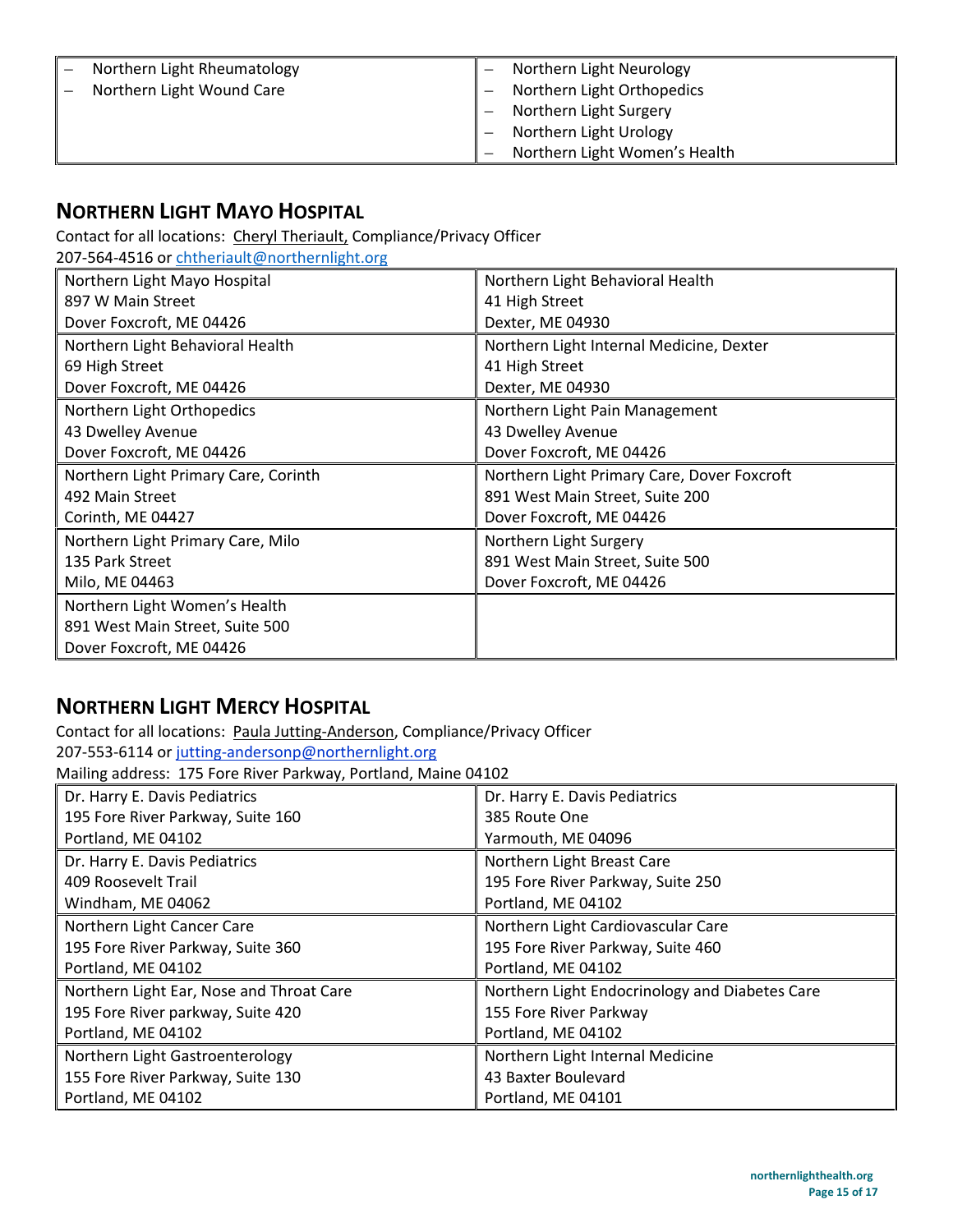| Northern Light Lymphedema Care               | Northern Light Mercy Outpatient Specialty and Surgery |
|----------------------------------------------|-------------------------------------------------------|
| <b>Westgate Plaza</b>                        | Center                                                |
| 1364 Congress Street, Suite 3                | 155 Fore River Parkway                                |
| Portland, ME 04102                           | Portland, ME 04102                                    |
| Northern Light Mercy Hospital                | Northern Light Mercy Midwives                         |
| 175 Fore River Parkway                       | 527 Ocean Avenue                                      |
| Portland, ME 04102                           | Portland, ME 04103                                    |
| Northern Light Orthopedics                   | Northern Light Pain Management                        |
| 20 Northbrook Drive                          | 195 Fore River Parkway, Suite 120                     |
| Falmouth, ME 04105                           | Portland, ME 04102                                    |
| Northern Light Physical Therapy              | Northern Light Primary Care                           |
| <b>Westgate Plaza</b>                        | 409 Roosevelt Trail                                   |
| 1364 Congress Street, Suite 3                | Windham, ME 04062                                     |
| Portland, ME 04102                           |                                                       |
| Northern Light Primary Care                  | Northern Light Primary Care                           |
| 385 Route One                                | 19 South Gorham Crossing                              |
| Yarmouth, ME 04096                           | Gorham, ME 04038                                      |
| Northern Light Primary Care                  | Northern Light Primary Care                           |
| 25 Long Creek Drive                          | 75 Gray Road                                          |
| South Portland, ME 04106                     | Falmouth, ME 04105                                    |
| Northern Light Spine Surgery                 | Northern Light Surgery                                |
| 195 Fore River Parkway, Suite 440            | 195 Fore River Parkway, Suite 210                     |
| Portland, ME 04102                           | Portland, ME 04102                                    |
| Northern Light Urgent Care                   | Northern Light Urgent Care                            |
| 409 Roosevelt Trail                          | 19 South Gorham Crossing                              |
| Windham, ME 04062                            | Gorham, ME 04038                                      |
| Northern Light Women's Health                | Northern Light Women's Imaging                        |
| 195 Fore River Parkway, Suite 310            | 195 Fore River Parkway, Suite 260                     |
| Portland, ME 04102                           | Portland, ME 04102                                    |
| Northern Light Wound and Hyperbaric Medicine |                                                       |
| 155 Fore River Parkway, Suite 110            |                                                       |
| Portland, ME 04101 04102                     |                                                       |

# **NORTHERN LIGHT MEDICAL TRANSPORT & EMERGENCY CARE**

Attention: Dayna Emerson, Compliance/Privacy Officer 207-973-7649 or [dmemerson@northernlight.org](mailto:dmemerson@northernlight.org) Mailing address: PO Box 940, Bangor, ME 04402-0940

## **NORTHERN LIGHT PHARMACY**

Contact for all locations: Dayna Emerson, Compliance/Privacy Officer 207-973-7649 or dmemerson@northernlight.org

Mailing address: PO Box 1779, Bangor, ME 04402-1779 *(for all Northern Light Pharmacy locations)*

| Northern Light Pharmacy              | Northern Light Pharmacy Fore River   |
|--------------------------------------|--------------------------------------|
| 401 North Main Street, Suite A and B | 195 Fore River Parkway, Suite 170    |
| Brewer, ME 04412                     | Portland, ME 04102                   |
| Northern Light Pharmacy Riverside    | Northern Light Pharmacy State Street |
|                                      |                                      |
| 417 State Street, Suite 130          | 210 State Street                     |